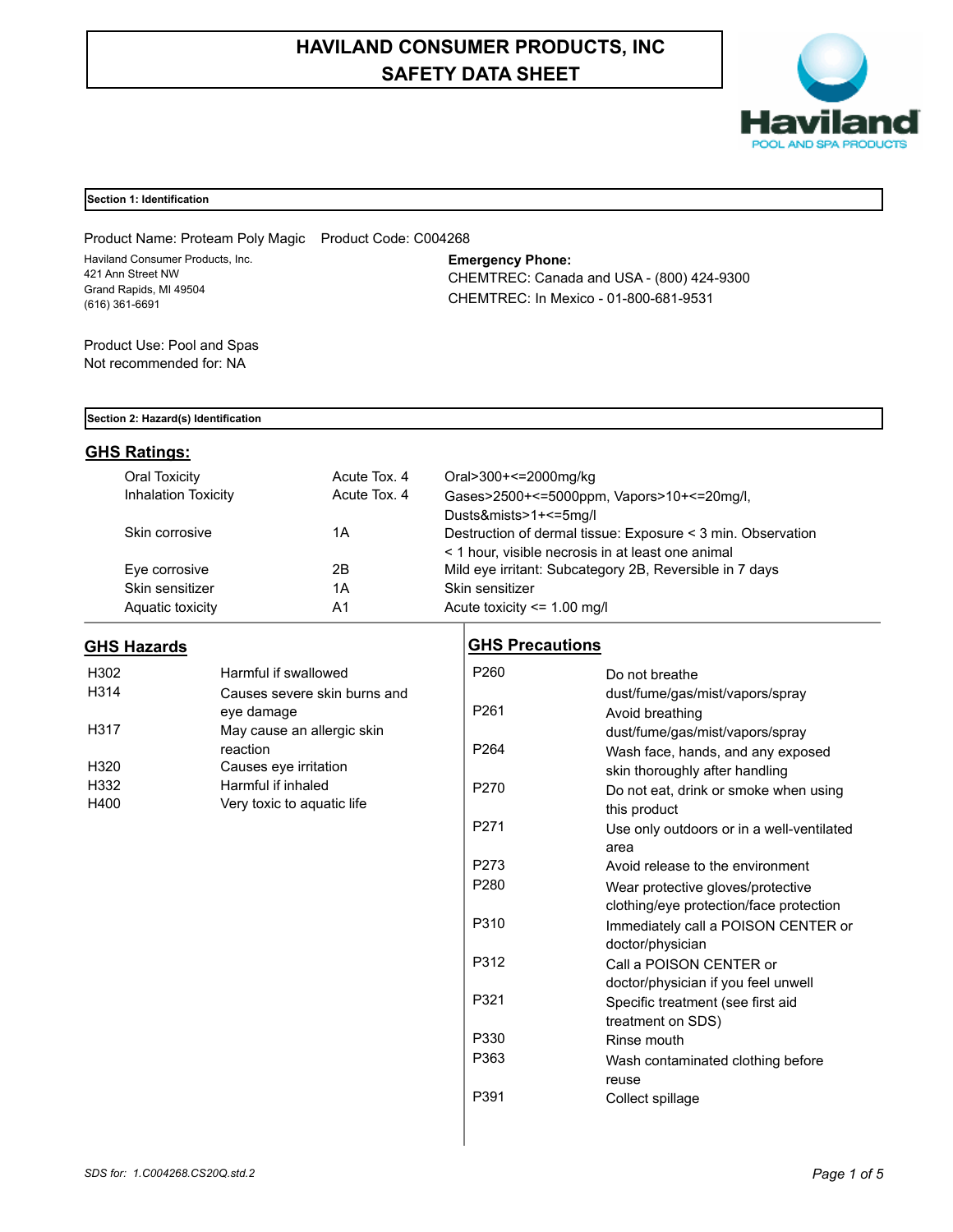| P301+P312        | IF SWALLOWED: Call a POISON<br>CENTER or doctor/physician if you feel<br>unwell                                                          |
|------------------|------------------------------------------------------------------------------------------------------------------------------------------|
| P301+P330+P331   | IF SWALLOWED: Rinse mouth. Do<br>NOT induce vomiting                                                                                     |
| P303+P361+P353   | IF ON SKIN (or hair): Remove/Take off<br>immediately all contaminated clothing.<br>Rinse skin with water/shower                          |
| P304+P340        | IF INHAI FD: Remove victim to fresh air<br>and keep at rest in a position<br>comfortable for breathing                                   |
| P305+P351+P338   | IF IN EYES: Rinse cautiously with<br>water for several minutes. Remove<br>contact lenses if present and easy to<br>do – continue rinsing |
| P337+P313        | If eye irritation persists get medical<br>advice/attention                                                                               |
| P405             | Store locked up                                                                                                                          |
| P <sub>501</sub> | Dispose of contents/container in<br>accordance with<br>local/regional/national/international<br>regulations                              |

**Danger**



| <b>Chemical Name / CAS No.</b>                                                                                         | <b>OSHA Exposure Limits</b> | <b>ACGIH Exposure Limits</b> | <b>Other Exposure Limits</b> |
|------------------------------------------------------------------------------------------------------------------------|-----------------------------|------------------------------|------------------------------|
| Poly [oxyethylene<br>(dimethyliminio) ethylene<br>(dimethyliminio) ethylene<br>dichloridel<br>31512-74-0<br>120 to 30% |                             |                              |                              |
| Copper, [[2,2',2"-<br>(nitrilo-.kappa.N)tris<br>[ethanol-.kappa.O]](2-)]-<br>82027-59-6<br>15 to 10%                   |                             |                              |                              |

## **Section 4: First-aid Measures**

#### **Inhalation**

Rescuers should put on appropriate protective gear. Remove from area of exposure. If not breathing, give artificial respiration. If breathing is difficult, give oxygen. Keep victim warm. Get immediate medical attention. To prevent aspiration, keep head below knees.

#### **Eye Contact**

Immediately flush eyes with water. Flush eyes with water for a minimum of 15 minutes, occasionally lifting and lowering upper lids. Get medical attention promptly.

#### **Skin Contact**

Remove contaminated clothing. Wash skin with soap and water. Get medical attention. Wash clothing separately and clean shoes before reuse.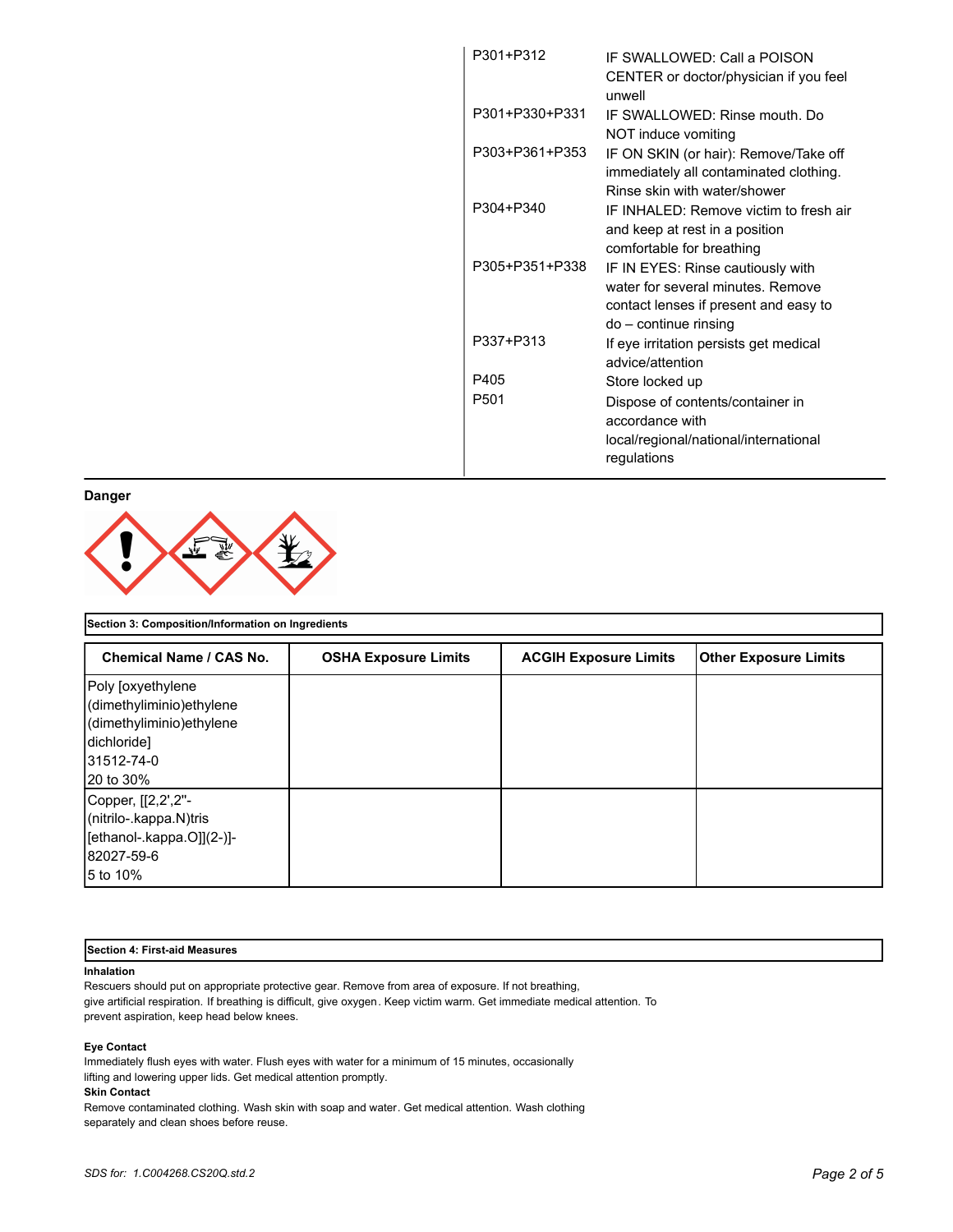#### **Ingestion**

If swallowed, do NOT induce vomiting. Give victim a glass of water. Call a physician or poison control center immediately. Never give anything by mouth to an unconscious person.

#### **Section 5: Fire-fighting Measures**

#### **Extinguishing Media**

Water spray, foam, carbon dioxide, dry chemical

**Specific Hazards Arising from the Chemical**

None known

#### **Special Protective Equipment and Precautions for Firefighters**

**Special Information**: As in any fire, wear self-contained breathing apparatus pressure-demand (MSHA/NIOSH approved or equivalent) and full protective gear.

#### **Section 6: Accidental Release Measures**

#### **Spill and Leak Procedures**

Block any potential routes to water systems. Recover as much of the pure product as possible into appropriate containers. Use absorbent to collect spill or leak residue. Follow all local, state and federal regulations.

#### **Section 7: Handling and Storage**

#### **Handling Procedures**

Use with adequate ventilation. Do not get in eyes, on skin, or on clothing. Wash thoroughly

after handling.

**Pesticide Storage:** Keep this product dry in a tightly sealed container when not in use. Store in a cool, dry, wellventilated area away from heat or open flame. In case of decomposition, isolate container (if possible) and flood area with large amounts of water to dissolve all material before discarding the container.

| Section 8: Exposure Control/Personal Protection                                                        |                             |                              |                              |  |  |
|--------------------------------------------------------------------------------------------------------|-----------------------------|------------------------------|------------------------------|--|--|
| Chemical Name / CAS No.                                                                                | <b>OSHA Exposure Limits</b> | <b>ACGIH Exposure Limits</b> | <b>Other Exposure Limits</b> |  |  |
| Poly [oxyethylene<br>dimethyliminio) ethylene<br>dimethyliminio) ethylene<br>dichloride]<br>31512-74-0 |                             |                              |                              |  |  |
| Copper, [[2,2',2"-<br>(nitrilo-.kappa.N)tris<br>[ethanol-.kappa.O]](2-)]-<br>82027-59-6                |                             |                              |                              |  |  |

**RESPIRATORY PROTECTION:** A respiratory protection program that meets OSHA 1910.134 and ANSI Z88.2 requirements must be followed whenever workplace conditions warrant the use of a respirator.

**SKIN PROTECTION:** Wear impervious protective gloves. Wear protective gear as needed - apron, suit, boots.

**EYE PROTECTION:** Wear safety glasses with side shields (or goggles) and a face shield.

**OTHER PROTECTIVE EQUIPMENT**: Facilities storing or utilizing this material should be equipped with an eyewash facility and a safety shower.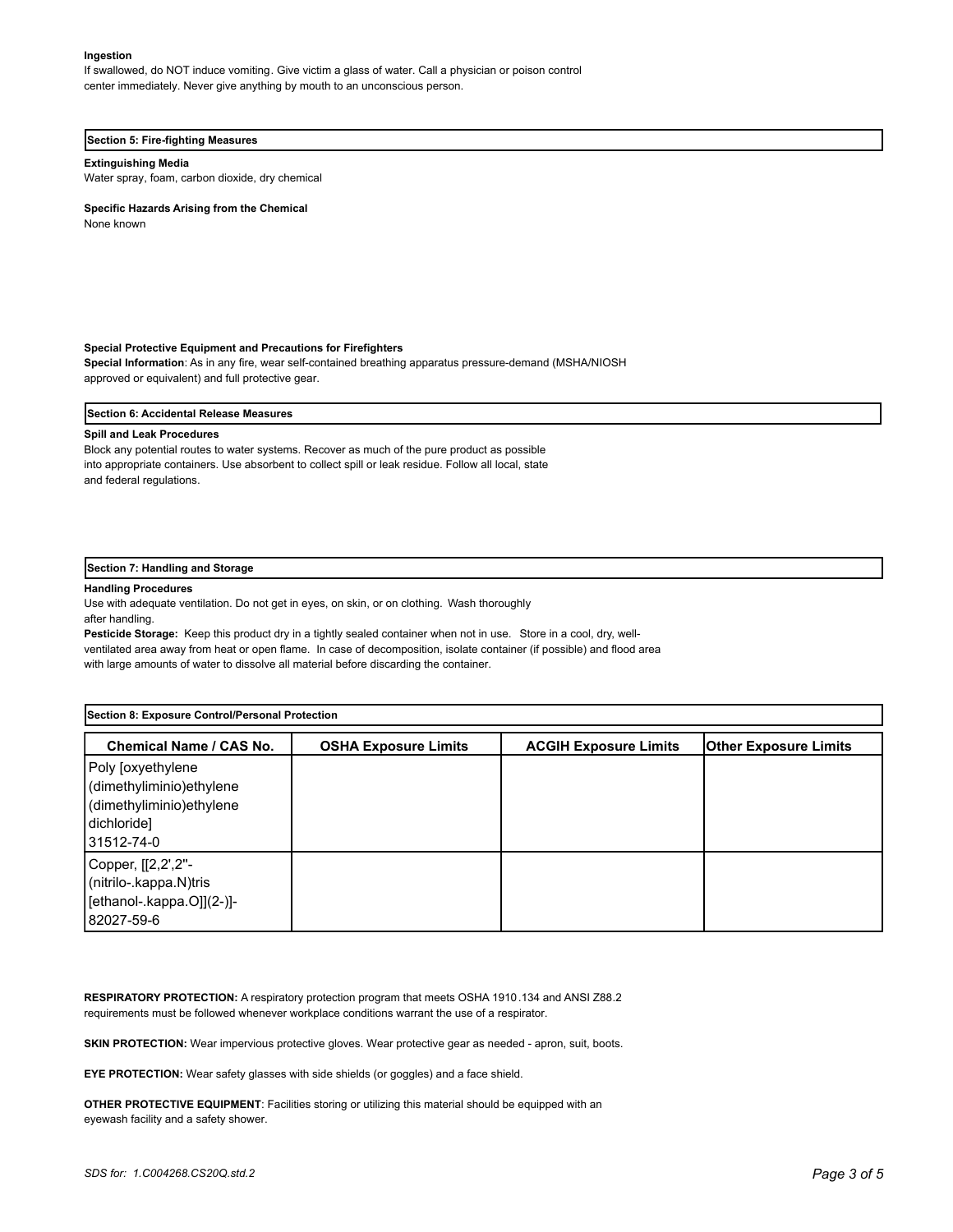**HYGENIC PRACTICES:** Do not eat, drink, or smoke in areas where this material is used. Avoid breathing vapors. Remove contaminated clothing and wash before reuse. Wash thoroughly after handling. Wash hands before eating.

#### **Section 9: Physical and Chemical Properties**

**Flammability:** Unknown **Explosive Limits:** Unknown **Specific Gravity** 1.195 **Autoignition temperature:** Unknown **Decomposition temperature:** Unknown **Viscosity: Unknown Grams VOC less water:** Unknown **Appearance:** Dark blue liquid **Odor threshold:** Unknown **Vapor Density:** Unknown **Melting point:** < 0°C (32°F) **Freezing point:** Unknown

**Odor:** Mild odor **Vapor Pressure:** Unknown **pH:** 7.4 **Density:** Unknown **Solubility:** Easily soluble in water  $\vert$  **Boiling range:** > 100°C (212°F) **Flash point:** Unknown **Evaporation rate:** Unknown

#### **Section 10: Stability and Reactivity**

**Chemical Stability: STABLE Incompatible Materials**  Anionic polymers. Oxidizers. **Conditions to Avoid** None known **Hazardous Decomposition Products** Carbon monoxide. Carbon dioxide. Oxides of nitrogen.

**Hazardous Polymerization**

Hazardous polymerization will not occur.

## **Section 11: Toxicology Information**

**Mixture Toxicity**

Oral Toxicity LD50: 2,882mg/kg Inhalation Toxicity LC50: 5mg/L

## **Component Toxicity**

31512-74-0 Poly [oxyethylene(dimethyliminio)ethylene(dimethyliminio)ethylene dichloride] Oral LD50: 1,850 mg/kg (Rat) Dermal LD50: 2,000 mg/kg (Rabbitt)

### **Routes of Entry:**

Inhalation Ingestion Skin contact Eye contact

## **Target Organs**

## **Effects of Overexposure**

#### **Emergency Overview**

May cause mild eye irritation. **Health Effects** Slightly hazardous in case of eye or skin contact (irritant).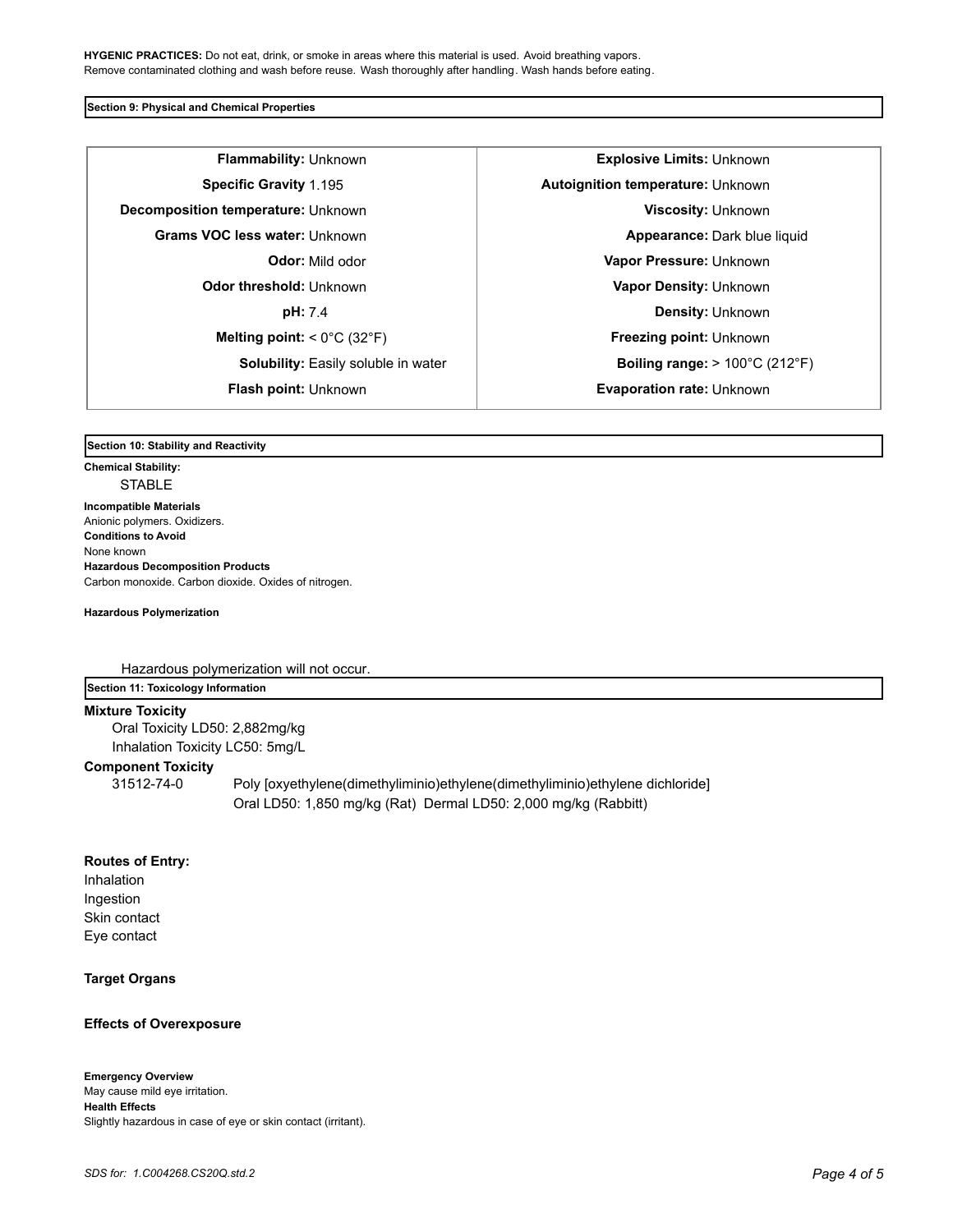CAS Number Description % Weight Carcinogen Rating

**Section 12: Ecological Information**

#### **Component Ecotoxicity**

#### **Section 13: Disposal Considerations**

**Pesticide Disposal:** Wastes resulting from the use of this product must be disposed of on site or at an approved waste disposal facility.

**Container Handling:** Nonrefillable container. Do not reuse or refill this container. Triple rinse (or equivalent) promptly after emptying. Then offer for recycling if available or puncture and dispose of in a sanitary landfill, or by incineration, or, if allowed by state and local authorities, by burning . If burned stay out of smoke.

**Section 14: Transportation Information**

Water Treatment Compound Non-Regulated

**Section 15: Regulatory Information**

### EPA Reg. No. 57787-25

#### **FIFRA information:**

This chemical is a pesticide product registered by the Environmental Protection Agency and is subject to certain labeling requirements under federal pesticide law. These requirements differ from the classification criteria and hazard information required for safety data sheets, and for workplace labels of non-pesticide chemicals. Following is the hazard information as required on the pesticide label:

#### **CAUTION**:

Harmful if swallowed. Harmful if absorbe through skin. Harmful if inhaled. Causes moderate eye irritation. Avoid breathing vapors. Avoid contact with eyes, skin, or clothing. This product is toxic to fish and aquatic invertebrates and may contaminate water through runoff .

**Country Country Country Regulation Regulation Country All Components Listed** 

**Section 16: Other Information**

Date Prepared: 1/31/2020

#### **Disclaimer**

The information herein is believed to be correct, but does not claim to be all inclusive and should be used only as a guide. Neither the above named supplier nor any of its affiliates or subsidiaries assumes any liability whatsoever for the accuracy or completeness of the information contained herein. Final determination of suitability of any material is the sole responsibility of the user. All chemical reagents must be handled with the recognition that their chemical, physiological, toxicological, and hazardous properties have not been fully investigated or determined. All chemical reagents should be handled only by individuals who are familiar with their potential hazards and who have been fully trained in proper safety, laboratory, and chemical handling procedures . Although certain hazards are described herein, we can not guarantee that these are the only hazards which exist. Our SDS are based only on data available at the time of shipping and are subject to change without notice as new information is obtained. Avoid long storage periods since the product is subject to degradation with age and may become more dangerous or hazardous. It is the responsibility of the user to request updated SDS for products that are stored for extended periods. Disposal of unused product must be undertaken by qualified personnel who are knowledgeable in all applicable regulations and follow all pertinent safety precautions including the use of appropriate protective equipment (e.g. protective goggles, protective clothing, breathing equipment, face mask, fume hood). For proper handling and disposal, always comply with federal, state and local regulations.